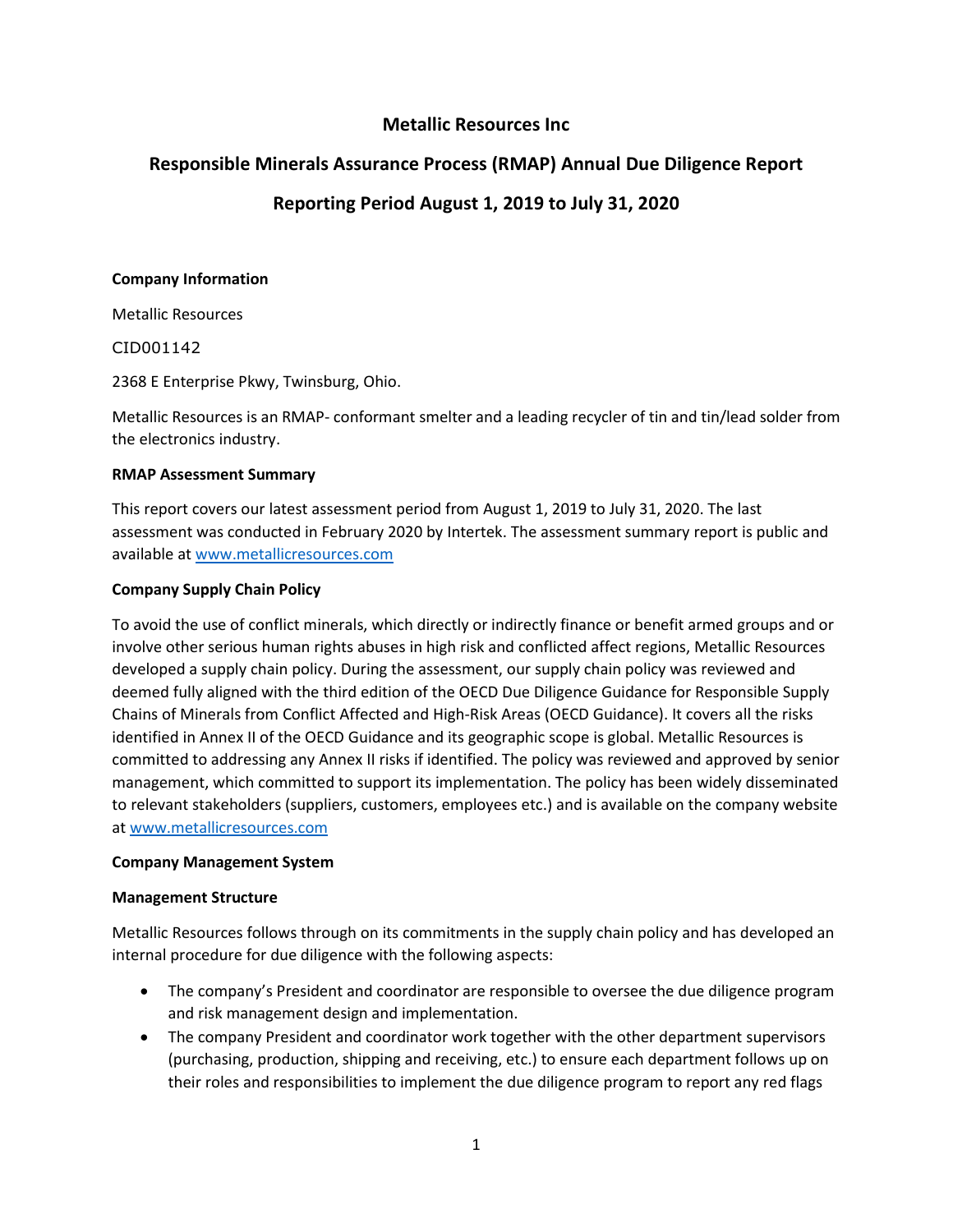and potential risks, gaps in the management system and opportunities for continuous improvement.

- The company conducts a due diligence management system training once a year for key staff from all relevant departments required in due diligence program. All new hires are trained in orientation. If there is an update of the program, additional training will be conducted, as necessary.
- The company will continuously improve its supply chain due diligence efforts for the 2019 and prior reporting years through the following:
	- a. Continue to monitor and assess the presence of conflict minerals in its supply chain.
	- b. Enhanced training of all key department to further identify any red flags or the presence of conflict Minerals in its supply chain.
	- c. Responsible Minerals Sourcing Policy developed to clearly define Metallic Resources expectations of the supplier.
	- d. Procedure to identify Conflict Affected and High-Risk Areas
	- e. Procedure to identify and assess red flags and mitigate potential or actual supply chain risks.
	- f. Recycled tin due diligence procedure.
	- g. KYC Procedure
	- h. Grievance mitigation procedure

#### **Internal Systems of Control**

The company has established and updated its due diligence management system to be aligned with the OECD Guidance and RMAP. The company only buys secondary material and buyers are aware of the process the material is generated from before purchasing the material, all material is reviewed upon receiving, any material that is out of the ordinary will be evaluated and if found to be a risk will be returned to the customer. A mass balance assessment is completed through the process. The company communicates the sourcing policy to all suppliers yearly and the policy is posted on the company websit[e www.metallicresources.com.](http://www.metallicresources.com/) The company refers to RMI's grievance mechanism to collect information on grievances from interested parties at

[http://www.responsiblemineralsinitiative.org/minerals-due-diligence/risk-management/grievance](http://www.responsiblemineralsinitiative.org/minerals-due-diligence/risk-management/grievance-mechanism/)[mechanism/.](http://www.responsiblemineralsinitiative.org/minerals-due-diligence/risk-management/grievance-mechanism/)

Any grievances that the company is made aware of will be handled on individual basis to remedy the situation and or potential risk.

#### **Record Keeping System**

The company requires that all records relating to the due diligence program are maintained at least for five years and that they are properly used and safely stored in our company database.

#### **Risk Identification**

Metallic Resources has established a procedure to identify conflict affected and high risks areas (CAHRAs). The procedure includes the resources used, the criteria to define a "conflict affected and high risk" area as well as the frequency with which our determination is reviewed. The company uses the following criteria outlined in Table 1 to determine CAHRAs: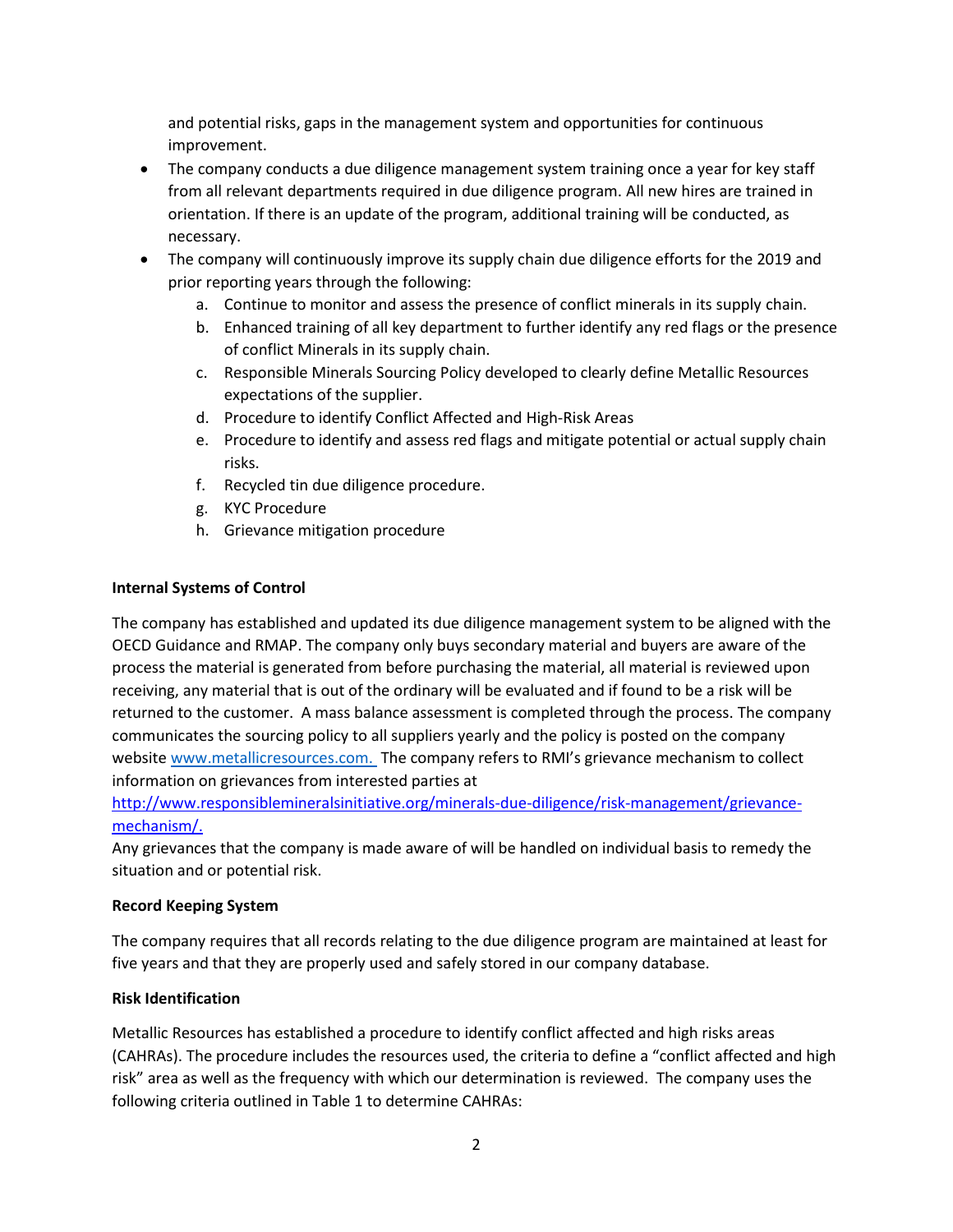| Table 1<br><b>CAHRA Identification Resources, Criteria and Thresholds</b>                                                                                                                                   |                                                                                                                                                                                                                                                                                                                                                                                                                                                    |                                                                                                                                           |  |
|-------------------------------------------------------------------------------------------------------------------------------------------------------------------------------------------------------------|----------------------------------------------------------------------------------------------------------------------------------------------------------------------------------------------------------------------------------------------------------------------------------------------------------------------------------------------------------------------------------------------------------------------------------------------------|-------------------------------------------------------------------------------------------------------------------------------------------|--|
| <b>Resource</b>                                                                                                                                                                                             | <b>CAHRA</b> criteria                                                                                                                                                                                                                                                                                                                                                                                                                              | <b>Country is</b><br>classified as a<br><b>CAHRA if:</b>                                                                                  |  |
| U.S. Dodd-Frank Act<br>Lists countries that pose a risk for<br>presence of armed conflict and<br>widespread violence (Democratic<br>Republic of the Congo) or transit risks<br>(nine surrounding countries) | <b>OECD Annex II risks: Direct or indirect</b><br>support to non-state armed groups, or<br>public or private security forces<br>Presence of armed conflict and<br>widespread violence (Democratic<br>Republic of the Congo)<br>Transit risks (nine surrounding<br>$\bullet$<br>countries)                                                                                                                                                          | Listed as a<br>$\bullet$<br>covered<br>country                                                                                            |  |
| Heidelberg Conflict Barometer (HCB) <sup>1</sup><br>provides conflict maps, representing<br>an annual snapshot of the presence<br>of armed conflict.                                                        | <b>OECD Annex II risks: Direct or indirect</b><br>support to non-state armed groups, or<br>public or private security forces<br>Risks evaluated with this resource:<br>Presence of armed conflict<br>Widespread violence                                                                                                                                                                                                                           | Has a national I<br>$\bullet$<br>ranking of 3 or<br>higher with the<br>HCB in the<br>region of origin<br>(e.g., mine) or<br>transit route |  |
| Fragile State Index: Human Rights and<br>Rule of Law indicator                                                                                                                                              | OECD Annex II risks: Serious abuses (torture,<br>cruel, inhuman, and degrading treatment;<br>forced labor; worst forms of child labor;<br>sexual violence; war crimes)<br>Risks evaluated this resource:<br>Risks of harm to people<br>Political instability or repression<br><b>Institutional weakness</b><br>Insecurity<br>Collapse of civil infrastructure.<br>Widespread human rights abuses<br>Violations of national or<br>international law | $\bullet$<br>Has a score of<br>8 or higher for<br>the Human<br>Rights and Rule<br>of Law (HR)<br>indicator                                |  |
| The INFORM Index of Risk<br>Management provides country-level<br>risk profiles relating to humanitarian<br>crises.                                                                                          | OECD Annex II risks: Serious abuses (torture,<br>cruel, inhuman, and degrading treatment;<br>forced labor; worst forms of child labor;<br>sexual violence; war crimes)<br>Risks evaluated with this resource:<br>Risks of harm to people<br>$\bullet$<br>Political instability or repression                                                                                                                                                       | Meets 80% of<br>risk relating to<br>humanitarian<br>crisis.                                                                               |  |

 $<sup>1</sup>$  If a country is not listed in the Heidelberg Conflict Barometer (HCB), these risks will be evaluated using</sup> the Worldwide Governance Indicators (WGI) Political Stability and Absence of Violence indicator. A country will be considered a CAHRA if it ranks 60th percentile or lower for this WGI indicator. The 50th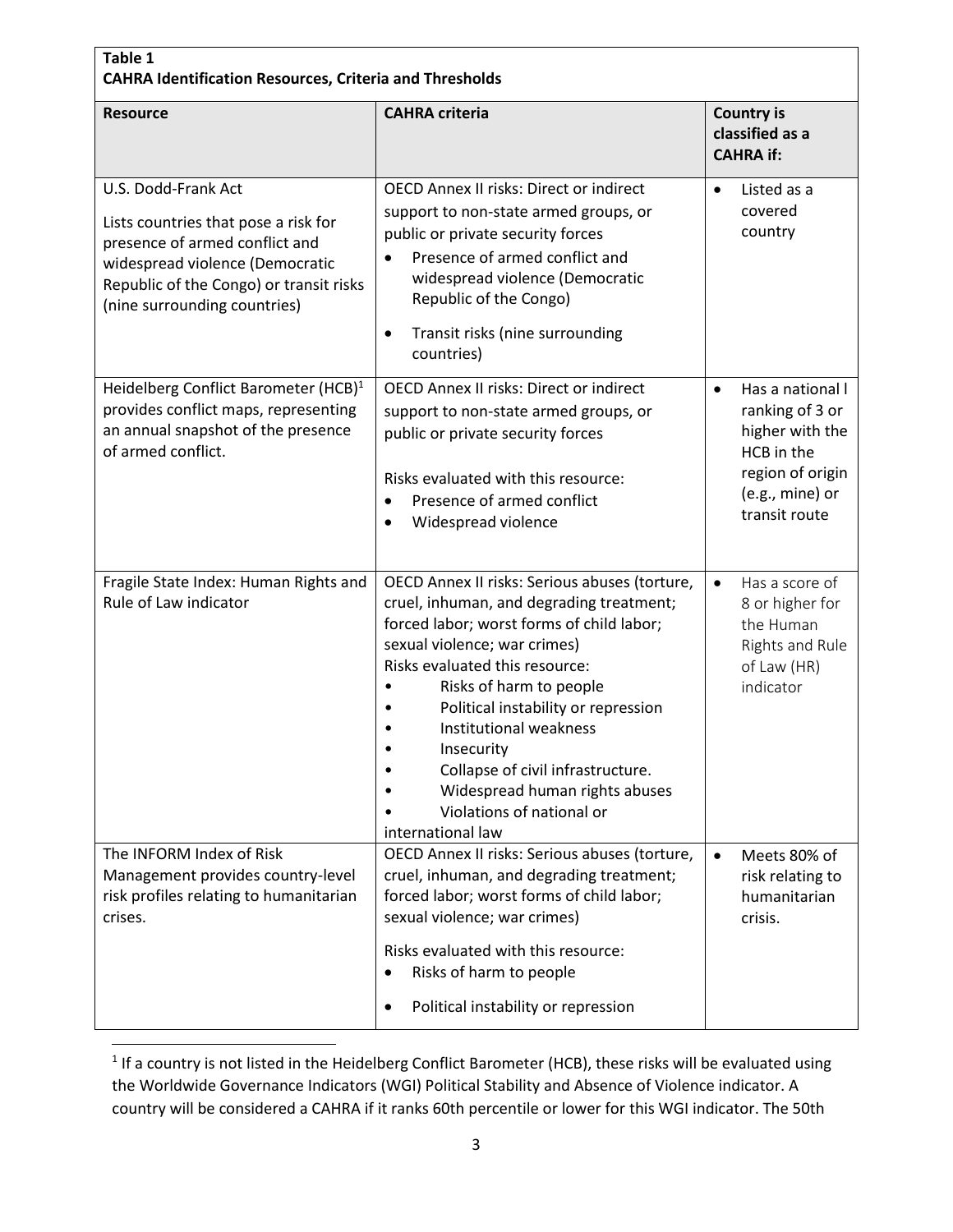|                                                                                                                                                                                                                                                                                                                                                                                                                                                                                                                                                                                                              | Institutional weakness<br>$\bullet$<br>Insecurity<br>Collapse of civil infrastructure.<br>Widespread human rights abuses<br>Violations of national or international<br>law                                                                                                                                                        |                                                                                                                           |
|--------------------------------------------------------------------------------------------------------------------------------------------------------------------------------------------------------------------------------------------------------------------------------------------------------------------------------------------------------------------------------------------------------------------------------------------------------------------------------------------------------------------------------------------------------------------------------------------------------------|-----------------------------------------------------------------------------------------------------------------------------------------------------------------------------------------------------------------------------------------------------------------------------------------------------------------------------------|---------------------------------------------------------------------------------------------------------------------------|
| Worldwide Governance Indicators<br>(WGI), Control of Corruption<br>indicator<br>WGI reports aggregate and individual<br>governance indicators for over 200<br>countries and territories over the<br>period 1996-2018, for six dimensions<br>of governance. For the purposes of<br>this procedure, WGI's sixth indicator,<br><b>Control of Corruption-capturing</b><br>perceptions of the extent to which<br>public power is exercised for private<br>gain, including both petty and grand<br>forms of corruption, as well as<br>"capture" of the state by elites and<br>private interests-will be evaluated. | OECD Annex II risks: Bribery, fraudulent<br>misrepresentation of the origin of minerals,<br>money laundering, non-payment of taxes,<br>fees, and royalties to governments<br>Risks evaluated with this resource:<br>Governance, with a focus on corruption<br>or to the extent that public power is<br>exercised for private gain | Scores in the<br>$\bullet$<br>80th percentile<br>or lower for<br>the most<br>recent Control<br>of Corruption<br>indicator |

If an origin is within a national-level CAHRA, the complete supply chain must be mapped (even if the origin is not in a sub-national CAHRA. Complete RMI's Supply Chain Mapping Tool for each CAHRA origin. Metallic Resources is only sourcing secondary material so there is no need to map transit routes or to perform enhanced due diligence activities. If we do every source primary material, we are familiar with the mapping tool and procedure to identify and compare governance, human rights, and conflict risk indices across geographic regions globally and view all country risk classifications at a global level.

The company has designed a Know Your Counterparty (KYC) to include information concerning supplier legal status and identify supplier and potential risks. All the material we purchase from our suppliers is generated from secondary sources. If in the rare occurrence that the company must purchase material

percentile was chosen because it appears to align with a 3 ranking under HCB, using Oman, Paraguay, Timor-Lest United States, Vietnam, and others as a reference.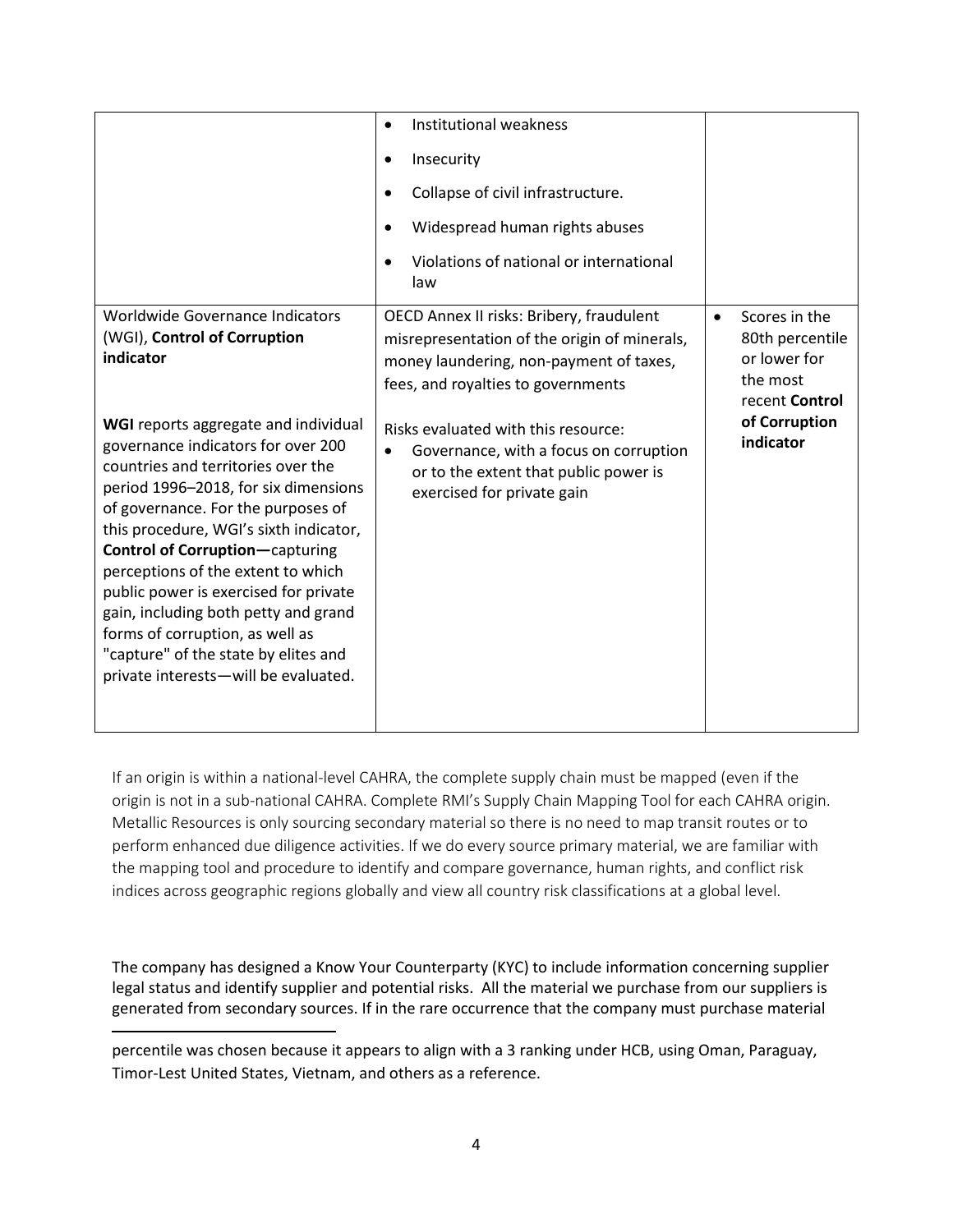that is considered a conflict mineral the company will conduct a good faith reasonable country of origin inquiry ("RCOI") regarding the conflict minerals included in the products during the Reporting Period to determine whether any minerals originated in the Covered Countries. The Compliance Officer will identify and evaluate all supply chains for each of the following supply chain elements:

- a. Material origin
- b. Assessing the relationship of suppliers
- c. Know how the material was generated.
- d. Identify ownership.
- e. Identify related businesses verification checking government watch list.

The company's operations may at times manufacture products for which conflict minerals are necessary to the functionality or production of those products. If in the rare occurrence that the company must purchase material that is considered a conflict mineral the company will conduct a good faith reasonable country of origin inquiry ("RCOI") regarding the conflict minerals included in the products during the Reporting Period to determine whether any minerals originated in the Covered Countries. If any OECD Annex II risks are identified the company will evaluate each incident and take steps to remedy and reduce the risk. Metallic Resources continues to receive tin-containing material from Mexico. Mexico has been identified as a risk based on CAHRA criteria. The only material sourced from Mexico is secondary material, which according to the RMAP standard, secondary material does not require determination of origin of risk analysis. Metallic Resources continues to ensure that the suppliers meet all requirements specified below, and that they do not result in any red flags being identified. The results of the company's RCOI regarding conflict minerals, as well as the company's additional due diligence regarding the sources of conflict minerals, are contained in this report, which is publicly available a[t www.metallicresources.com.](http://www.metallicresources.com/)

#### **Risk Assessment**

Metallic Resources has identified Mexico as a risk based on CAHRA id source and criteria table in CAHRA document, Mexico is considered a CAHRA based country because of the presence of:

- 1. Armed conflict
- 2. Widespread violence
- 3. Human trafficking from the Heidelberg conflict barometer

The company receives only secondary material from this area and has done its due diligence with regards to the OECD Due Diligence Guidance Supplement by:

- 1. Assessing the relationship of suppliers
- 2. Know how the material was generated.
- 3. Identify ownership.
- 4. Identify related businesses verification checking government watch list.

The company ensures that it assesses risks on an ongoing basis by working in partnership with suppliers and other stakeholders (e.g., customers, industry) engaged in continuous risk monitoring.

## **1. RCOI and Due Diligence Process.**

The company has conducted a good faith RCOI regarding conflict minerals. This good faith RCOI was reasonably designed to determine whether any of the conflict minerals originated in the Covered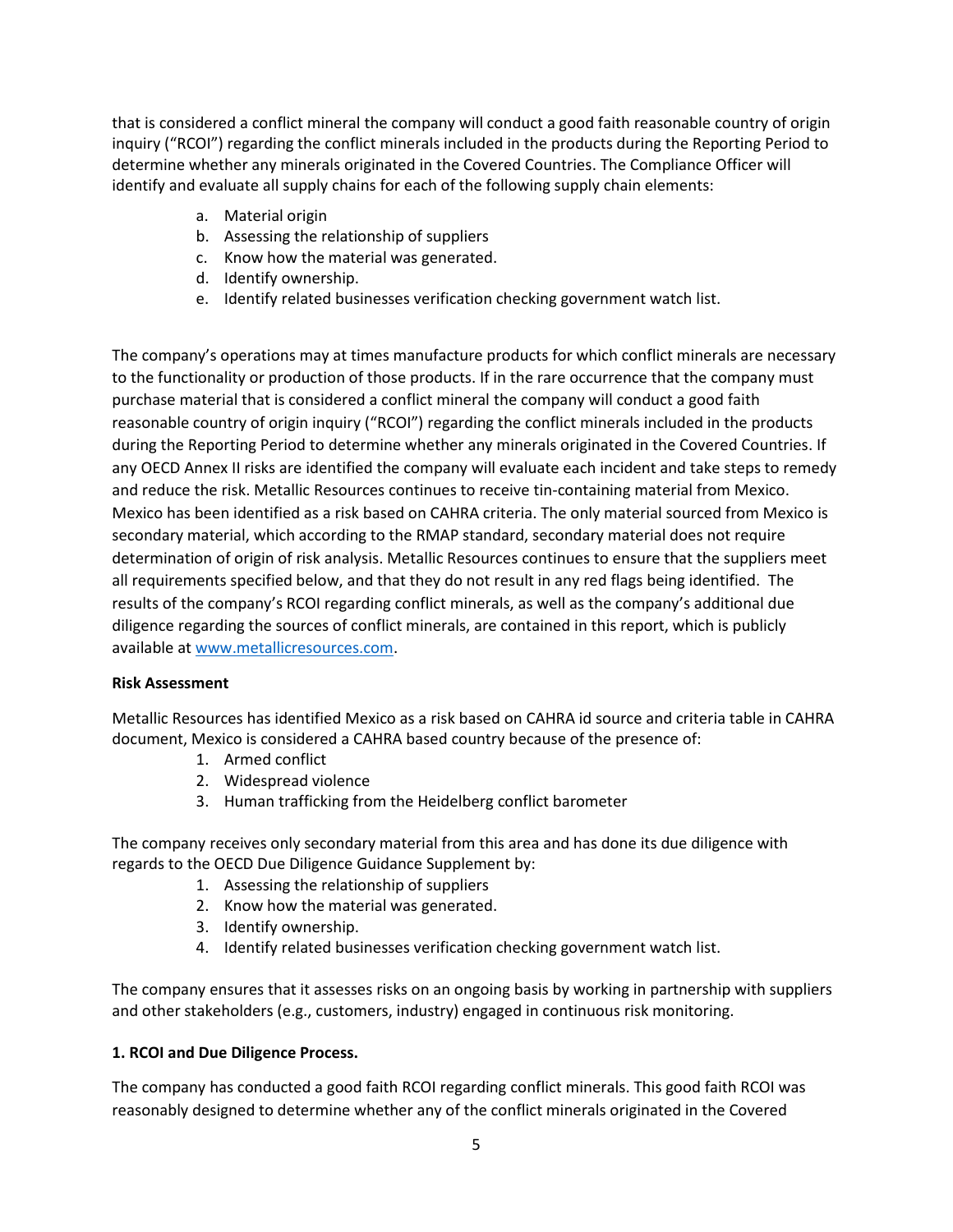Countries and whether any of the conflict minerals may be from recycled or scrap sources, in accordance with the Securities and Exchange Commission ("SEC"). The company's due diligence measures have been designed to conform to the framework in the Organization for Economic Cooperation and Development Due Diligence Guidance for Responsible Supply Chain of Minerals from Conflict-Affected and High-Risk Areas: Third Edition, including the related supplements on gold, tin, tantalum, and tungsten (the "OECD Guidelines").

#### **RCOI**

Metallic Resources is a leading recycler of tin and tin/lead solder from the electronics industry. Metallic Resources will avoid minerals that directly or indirectly finance or benefit illegal armed groups from conflict effected areas including the DRC and adjoining countries. Management has put into place a program that ensures to the best of our ability that any tin ingot Metallic Resources may acquire qualifying as a "conflict metal" has been traced to its source and has been confirmed to be Conflict-Free from countries where violence is not an everyday occurrence and human rights violations are not repeatedly reported.

Metallic Resources will only obtain Tin ingots (Sn) from suppliers that are Conflict Free Smelter Program (CFSP) Compliant Tin smelter. Metallic Resources receives documentation from its tin ingot suppliers to verify the tin is Conflict-Free.

### **Due Diligence**

The company's due diligence process is based on the OECD Guidelines. Due diligence measures undertaken by the company during the Reporting Period included the following:

#### **Establish Strong Company Management Systems**

#### *Internal Team to Support Supply Chain Due Diligence.*

The company has established an internal team to manage the responsible minerals engagement with its suppliers. During the Reporting Period, the company has met with the team members to educate them on the SEC's rules regarding conflict minerals and to ensure the timely implementation of the company's conflict minerals programs. This team is responsible for working with the company's employees to provide training and guidance, implement reporting systems and facilitate communication between departments with respect to compliance with the SEC's reporting requirements regarding conflict minerals.

#### *Internal Measures Taken to Strengthen Engagement with Suppliers.*

The company's conflict minerals reporting compliance measures are managed at the division level where the supplier relationship exists. Key employees are responsible for managing the conflict minerals, if any, provided by its supply base and for identifying, where possible, the supplier of such conflict minerals in the company's materials or components. The company's due diligence measures have been designed to conform to the OECD Guidelines for Responsible Supply Chain of Minerals from Conflict Affected and High-Risk Areas including the related supplements on gold, tin, tantalum, and tungsten. Any potential red flags will be reported to the coordinator who will evaluate all potential risks and report to senior management.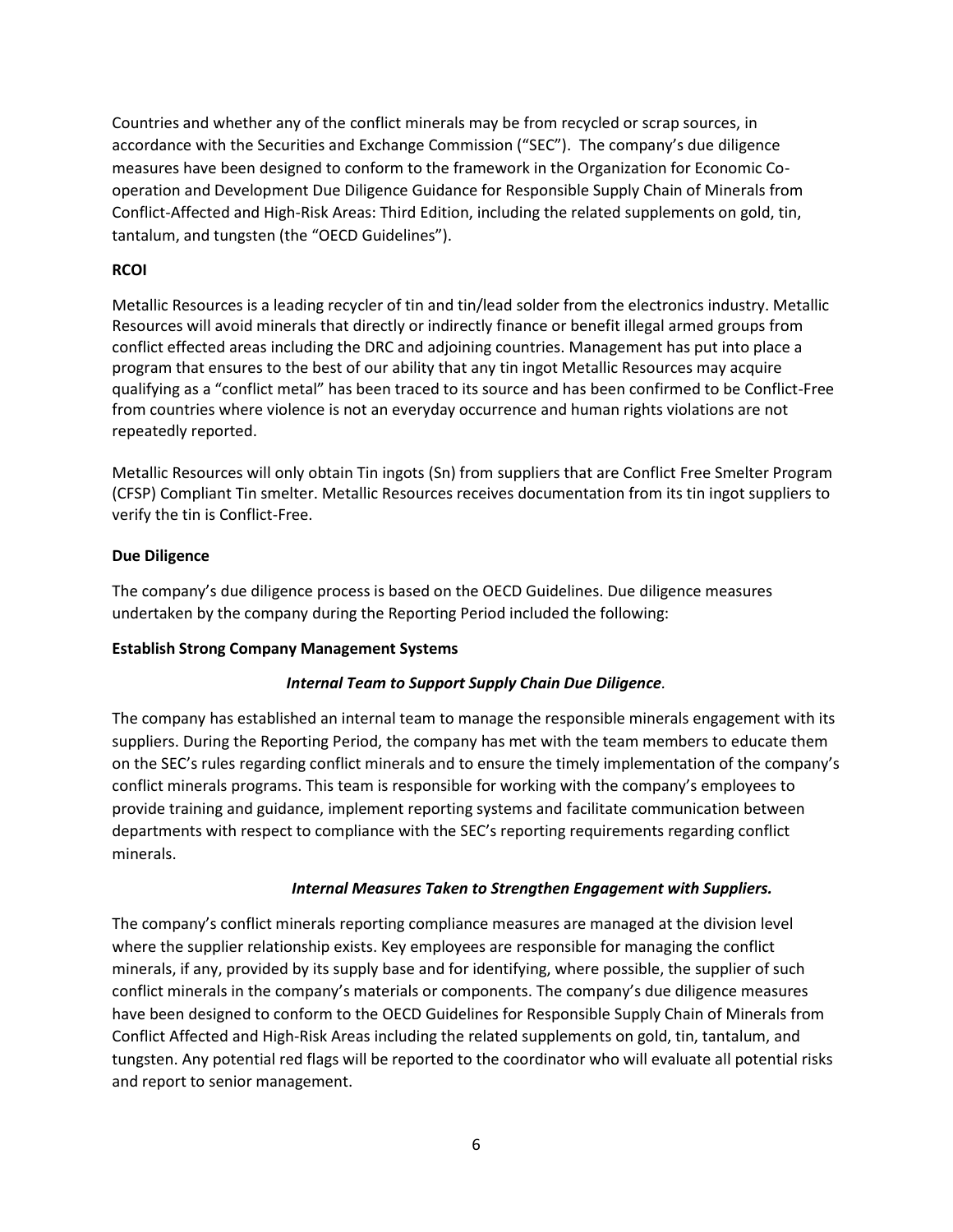### **Identify and Assess Risks in the Supply Chain**

As discussed above, the company continues to assess its supply chain risks and work with its suppliers in developing greater supply chain transparency.

### **Design and Implement a Strategy to Respond to Identified Risks**

The company is committed to maintaining high standards of corporate responsibility through its compliance. The company is reporting the findings of its RCOI and additional due diligence measures through the preparation of this Report. The company's internal team that manages conflict minerals engagement with the company's suppliers also works to address any significant due diligence findings as they arise and report to the coordinator. The coordinator will report any potential risks to senior management.

### **Report Annually on Supply Chain Due Diligence**

This Report is publicly available at [www.metallicresources.com](http://www.metallicresources.com/) and meet the OECD recommendation to report annually on supply chain due diligence.

### **2. Due Diligence Results.**

The company receive all its metal from material generated from secondary sources. The company has continued its due diligence with regards to the OECD Due Diligence Guidance Supplement by:

- 1. Assessing the relationship of suppliers
- 2. Know how the material was generated.
- 3. Identify ownership.
- 4. Identify related businesses verification checking government watch list.

The company will continue to implement and refine its responsible minerals program to improve its supply chain transparency by always knowing what the customer manufacturers and how the material we are buying is generated. If in the rare occurrence that the company must purchase material that is considered a conflict mineral the company will conduct a good faith reasonable country of origin inquiry ("RCOI") regarding the conflict minerals included in the products during the Reporting Period to determine whether any minerals originated in the Covered Countries

#### **3. Additional Due Diligence and Risk Mitigation.**

## **Continuous Improvement of Supply Chain Due Diligence**

The company will continuously improve its supply chain due diligence efforts for the 2019 and prior reporting years through the following:

- Continue to monitor and assess the presence of conflict minerals in its supply chain.
- Enhanced training of all key department to further identify any red flags or the presence of conflict Minerals in its supply chain.
- Responsible Minerals Sourcing Policy developed to clearly define Metallic Resources expectations of the supplier.
- Procedure to identify Conflict Affected and High-Risk Areas
- Procedure to identify and assess red flags and mitigate potential or actual supply chain risks.
- Recycled tin due diligence procedure.